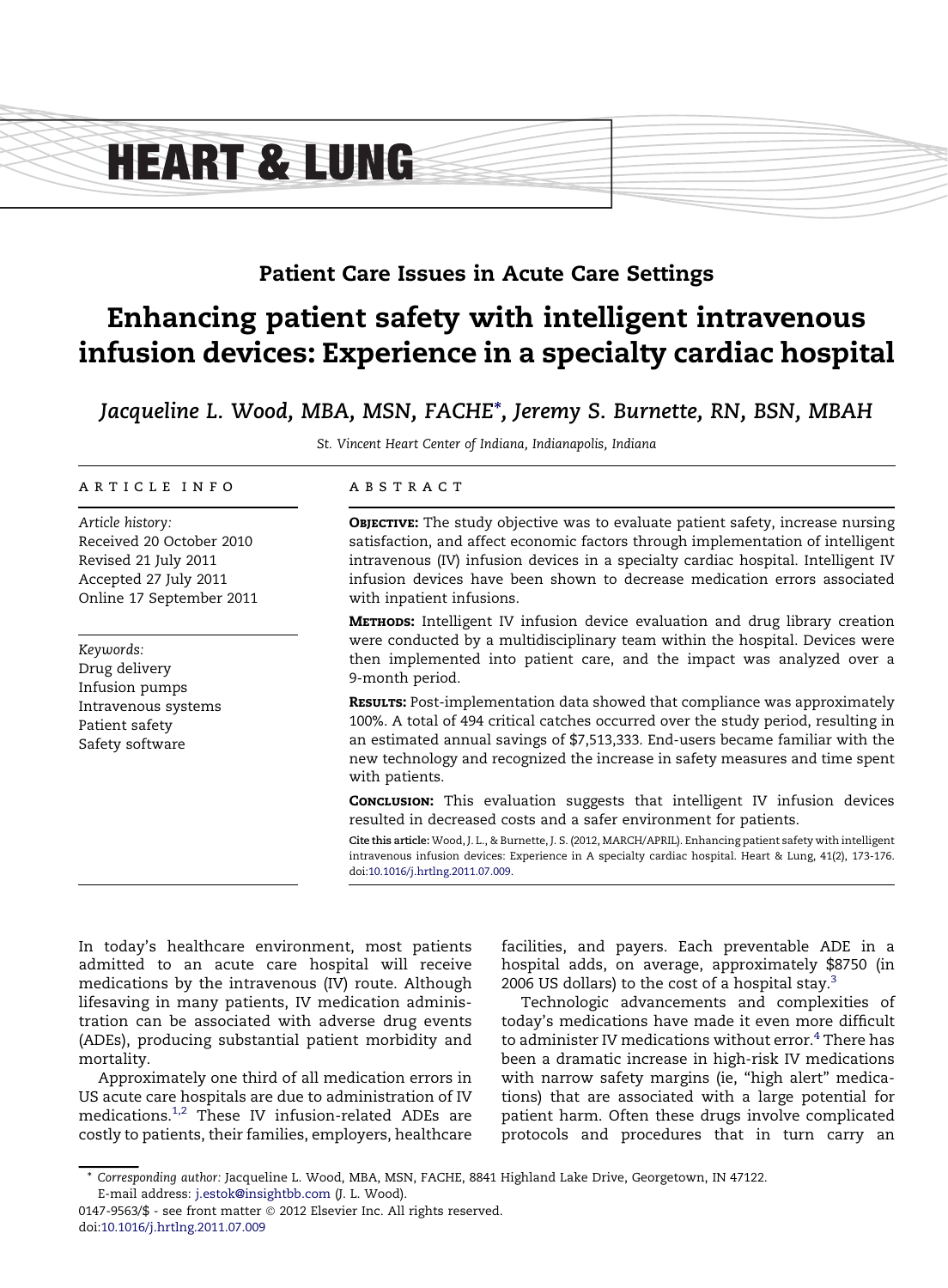increased risk of drug, dose, and route errors in the administration stage.

In today's environment, hospitals are searching for methods to decrease or eliminate administration medication errors through a new generation of IV infusion pumps, known as "intelligent" or "smart" pumps that use wireless medication safety software. $^6$  $^6$  The intelligent pump will alert the nurse if institution-defined parameters (ie, drug dose, dosing unit, dosing rate, or drug concentration) are outside of preestablished limits.<sup>7</sup> In addition, intelligent pumps have free-flow protection that prevents unintentional over-delivery of fluids or medications.

Several studies have strongly suggested that the use of intelligent IV infusion pump technology can reduce ADE rates.<sup>[8-11](#page-3-0)</sup> In 2008, the American Society of Health-System Pharmacists organized an IV Safety Summit that recommended a suggested timeline for intelligent pumps implementation in 1 to 3 years.<sup>[12](#page-3-0)</sup> Acting on these recommendations, the leadership at St Vincent Heart Center of Indiana (SVHCI), a specialty cardiac hospital located in Indianapolis, decided to incorporate intelligent IV infusion technology into the redesign of its hospital work environment. This article describes the implementation process and findings of interest since its implementation.

#### Materials and Methods

#### Implementation

A multidisciplinary committee was involved in the evaluation, subsequent selection, and implementation of the new IV administration technology. Program leaders were identified and responsible for overall organization and keeping the program on schedule. The committee was charged with creation of a drug library. Drug libraries are assigned to the major patient care areas or specific patient populations who receive "high alert" medications administered by IV infusion within that institution. These specific areas are referred to as clinical care areas (CCAs). Ultimately, a well-constructed library will support efficiency, effectiveness, and appropriate use of the drug library at the bedside.

The pharmacy department was charged with developing the initial draft library using multiple reference sources to establish hard and soft dosing limits. The completed draft library was then distributed for review and comment. As end-users, nurses ensured that the library reflected current practice and patient treatment protocols.

Unit directors identified super-users (ie, clinicians trained on the equipment to be "hands-on" instructors for individuals needing assistance) in specific areas. Each super-user reviewed the draft drug library contents line-by-line for accuracy. Challenges in the library

development process included agreeing on specific drugs, concentrations, and selection between existing drug protocols (eg, units/hour, weight-based dosing calculations), and meeting the specific department needs. It was decided to adopt national recommendations where available, for example, propofol dosing was switched frommilliliters/hour tomicrogram/kilograms/ minute. Consistent standards would likely avoid confusion and decrease the potential for errors.

To minimize disruption of patient care and to gain support of staff, a detailed implementation plan was devised for the switchover to the new infusion pumps, which included the set-up and testing of 200 pumps. The implementation proceeded from unit to unit on a strict schedule. The process was uneventful and required only 3 additional nursing staff members and vendor staff. Total switchover was completed within 8 hours.

#### **RESULTS**

End-users initially experienced some difficulty with adapting to the new pump technology. However, within 6 months, as end-users became more familiar with the software and adept at its use, the technology was embraced. Compliance with use of the safety software was virtually 100% across the 3 CCAs that were responsible for 91.4% of all IV infusions. Unlike previous intelligent pumps, this new generation of infusion pumps mandated use of the safety software. In the 3 CCAs, 3.3% to 4.3% of all infusions resulted in a soft or hard limit alert.

Hard limit alerts constituted 11.8% to 33.0% of all alerts. By definition, hard limit alerts could not be overridden and required an edit of the pump entry parameters. Most edits of hard limit alerts involved alterations of the dosing rate (80.7%-96.2%), whereas the balance involved alterations in bolus dosing (3.8%-19.3%).

Soft limit alerts constituted the majority of all alerts (67.0%-88.2%) and could be overridden. In most cases, soft limit alerts were overridden (40.4%-70.9%) with the balance resulting in edits of pump entry parameters (29.1%-59.6%). When edits were made in response to soft limit alerts, most involved alterations in the dosing rate (89.8%-96.7%), with only a minority involving alterations in bolus dosing (3.3%-10.2%).

A total of 644 infusions had dosing parameters outside of normal ranges as established by lower and upper soft and hard limits. There were 47 (7.3%), 103 (16.0%), and 494 (76.7%) infusions that had dosing parameters below lower soft, above upper soft, and above upper hard limits, respectively.

Dopamine, propofol, dobutamine, heparin (dosed on the basis of body weight), and heparin (cardiovascular surgery, dosed as units/hour) exhibited the greatest ranges of percentage deviations followed by vasopressin,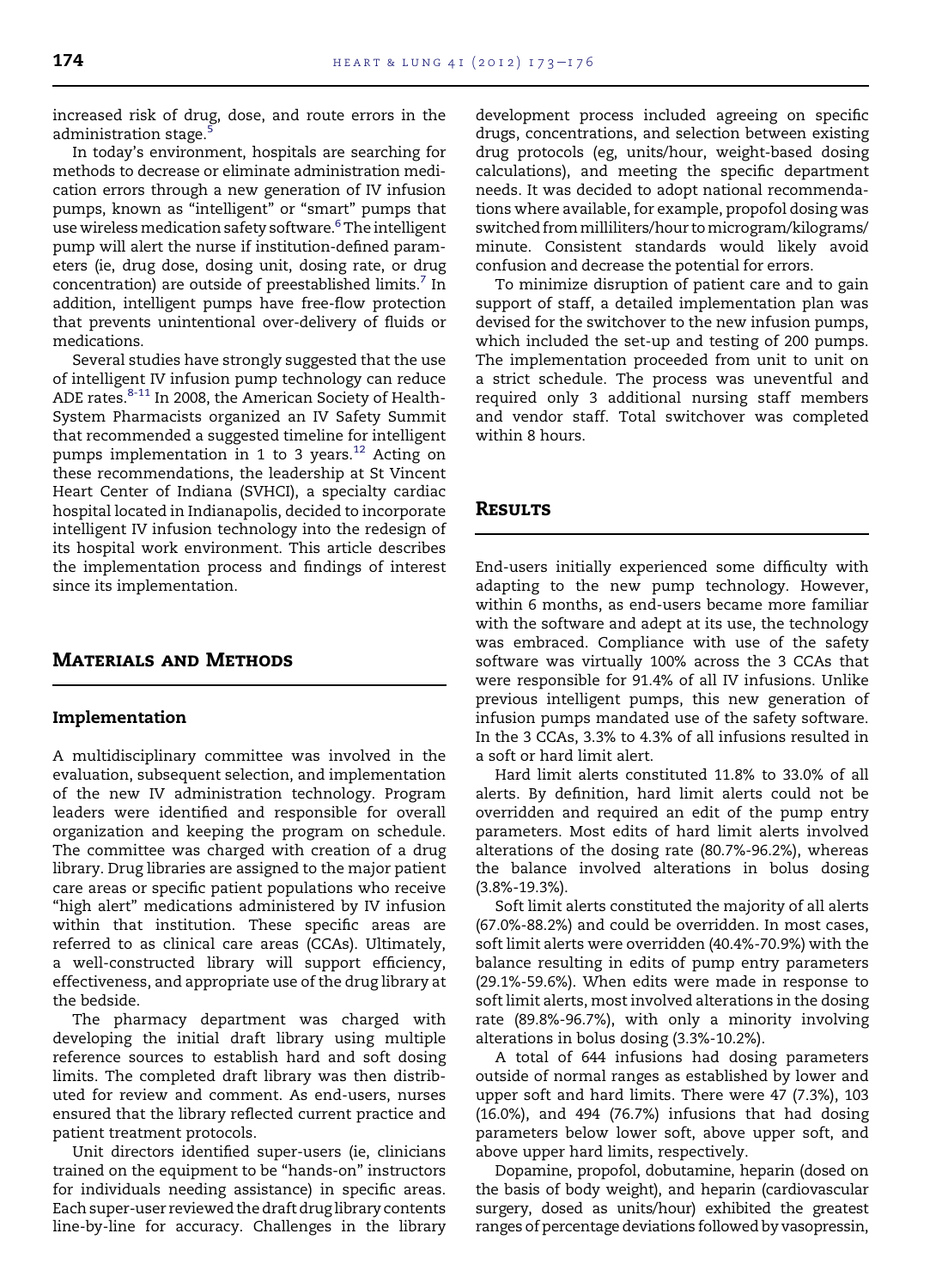

| Table 1 – Potential cost savings $^5$    |                   |                                           |                                           |
|------------------------------------------|-------------------|-------------------------------------------|-------------------------------------------|
| Critical catches (N)*                    |                   | Potential<br>savings $(\frac{4}{3})^*$    | Potential<br>savings $(\$\)^\dagger$      |
| Hard limit<br>Soft limit<br>Total        | 494<br>150<br>644 | \$4,322,500<br>\$1,312,500<br>\$5,635,000 | \$5,763,333<br>\$1,750,000<br>\$7,513,333 |
| *Nine-month data.<br>† Estimated annual. |                   |                                           |                                           |

fentanyl, and the remainder of the agents in the drug library.

Critical catches (defined as adverse medication events that could result in significant patient harm and triggered hard limit alerts) were a function of drug selected and varied over a wide range of doses. Overall, 494 infusions resulted in critical catches. Drugs could be divided into 3 categories based on hard limit alert critical catch incidences: negligible frequency (dobutamine, dopamine, epinephrine, norepinephrine, all 0%; rocuronium, .6%; eptifibatide, .8%; and heparincardiovascular surgery dosing, 1.8%); low frequency (fentanyl, 9.1%; vasopressin, 8.1%); and high frequency (heparin using weight-based dosing, 45.5% and propofol, 34.0%). Figure 1 illustrates the number of critical catches for each drug. Heparin (dosed on the basis of body weight) and propofol contributed the majority of critical catches (393/494 or 79.6%) followed by fentanyl, vasopressin, and the remainder of the agents.

#### Cost Savings

In addition to the clinical benefits, use of intelligent IV pump software has potential financial benefits

(Table 1). By using a dollar cost estimate for each critical catch of \$8750 as per the Institute of Medicine, $3$  the 494 critical catches made over a period of approximately 9 months potentially saved \$4,322,500. This amount can be extrapolated to an annualized cost savings of \$5,763,333 for our institution. There were also a substantial number of soft limit alerts resulting in edits that were considered critical catches because of the high-risk nature of particular medications. If these programming soft limit edits (150 in total) had not been made, they could also have resulted in patient harm. Assigning the Institute of Medicine cost of \$8750 to each of these 150 additional catches would have resulted in a potential additional saving of \$1,312,500 (annualized amount, \$1,750,000). The overall net result was an overall potential saving for SVHCI of \$5,635,000 (annualized amount, \$7,513,333).

#### Ongoing Procedures

Currently, changes to the drug library are made quarterly. They are instituted by the pharmacy department, based on comments received from nurses and physicians using the pumps. Only significant changes are reviewed by the Pharmacy and Therapeutics Committee. Most changes are minor and do not affect current protocols. When library changes are implemented, fliers are distributed, emails are sent to all users, scrolling bar reminders are incorporated on nursing documentation computers, and other communications are sent from unit directors to end-users. These methods ensure that end-users are made aware of all library changes in a timely manner. Also, the pharmacy department process leader monitors soft limit alerts, which could indicate that limits have been set too tight.